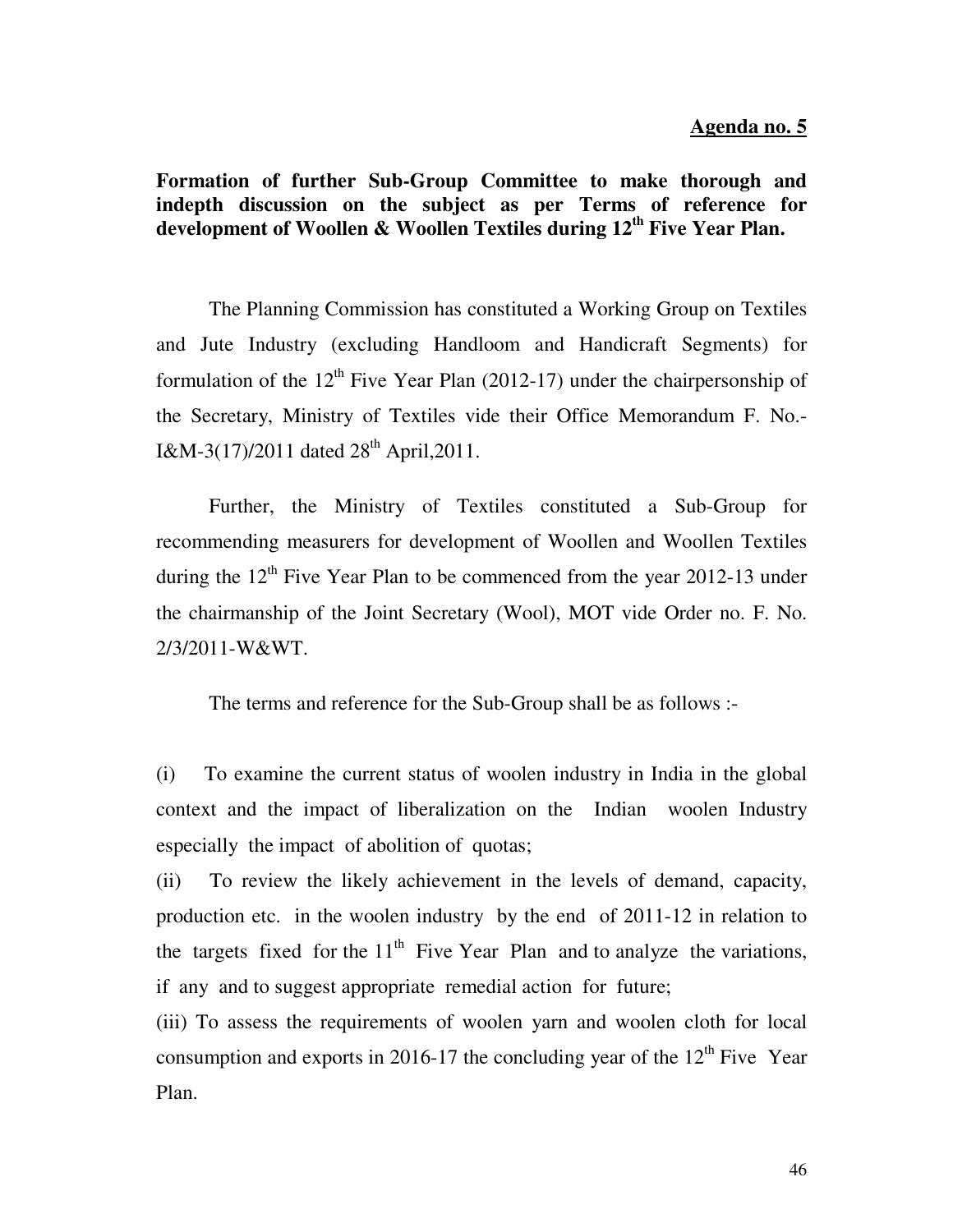(iv) To suggest ways and means for increasing the availability and access of woolen clothes to all section of the population and to increase per capita wool fibre consumption in the country .

(v) To review enhanced and developed training and skill up-gradation programmes to create skilled work force in the woolen sector,

(vi) To suggest ways and means for enlarging the scope of productive employment in the various sectors of woolen industry ;

(vii) Benchmark the various segments of the woolen industry against the global standards and suggest ways and means to make all section of woolen industry internationally competitive;

(viii) To suggest measures for integration of information technology automation networking for improving overall productivity and quality of woollen product;

(ix) Strengthening mechanisms for better implementation of schemes for establishing mechanized primary processing facilities and also post loom facilities such as dyeing and finishing in a manner that the environmental compliances are adhered to ;

(x) An analysis of the prevailing condition of primary raw wool producers, reasons for fall in their number as also in the number of sheep in some of the states and suggest remedial measures;

(ix) To suggest measures for utilizing modern blending techniques to blend wool fibre with other man-made and natural fibres so as to maintain and increase the level of consumption of wool within the country and abroad .

(xii) To suggest measures for technological up-gradation of practices and processes including the up-gradation of machinery for improving the quality of woollen products.

47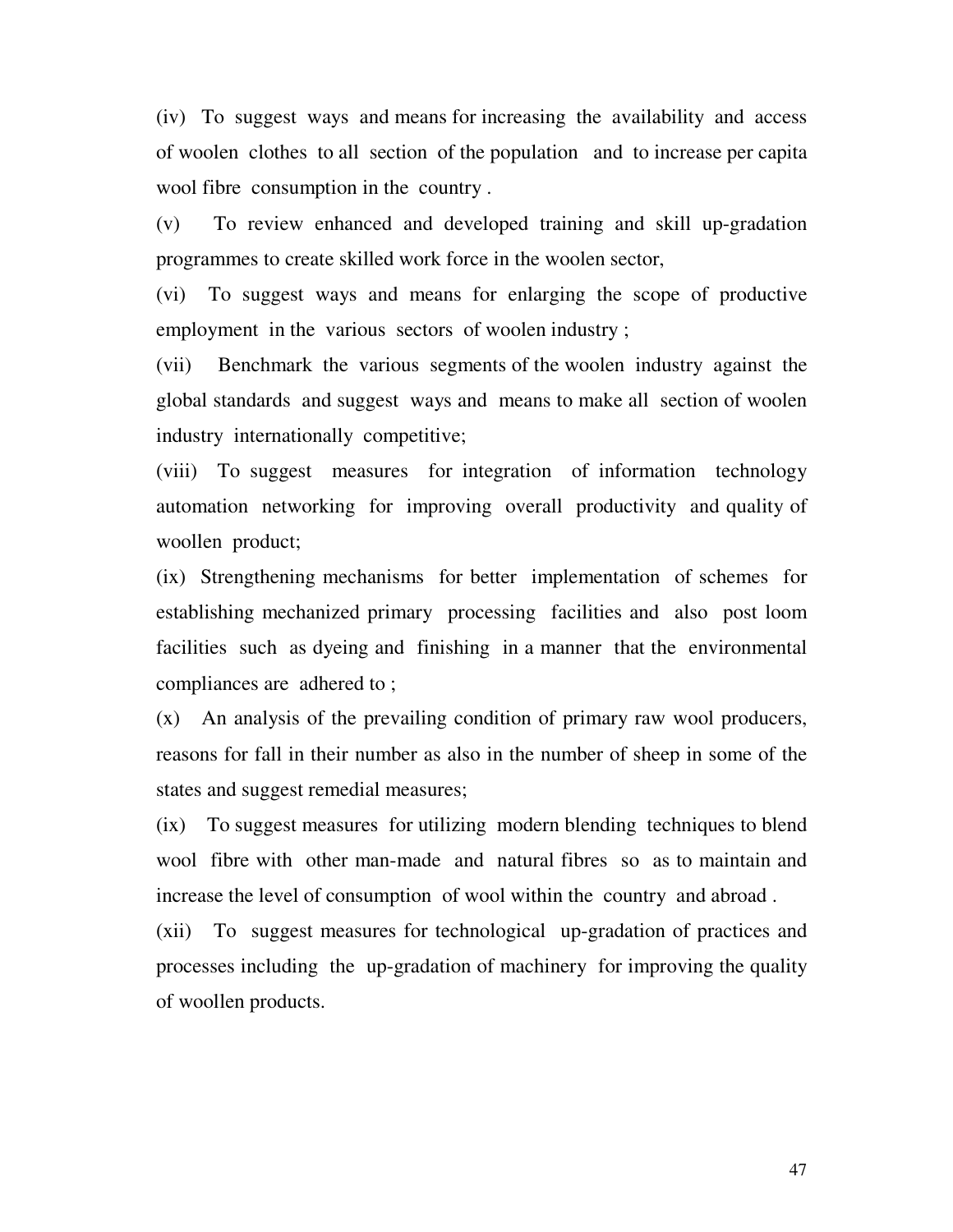| ${\bf SN}$              | Name/Address                                                                     | Phone & Fax No.                       | <b>Status</b>    |
|-------------------------|----------------------------------------------------------------------------------|---------------------------------------|------------------|
| $\mathbf{1}$            | The Joint Secretary (Wool) &                                                     | $(011)$ 2306 2326                     | Chairman         |
|                         | Ministry of Textiles, Udyog Bhawan,                                              | Fax 2306 2326                         |                  |
|                         | <b>NEW DELHI</b>                                                                 | vsrinivas@nic.in                      |                  |
| $\overline{2}$          | The Textile Commissioner                                                         | $(022)$ 22004510                      | $Co-$            |
|                         | Post Bag No. 11500, New C.G.O. Building, 48,                                     | 22004693/22002495 /                   | Chairman         |
|                         | New Marine Lines, MUMBAI. 400 020                                                | 22037819                              |                  |
| 3                       | <b>Representative of Planning Commission (VSI)</b>                               | $(011)$ 2309 6764,                    | <b>Member</b>    |
|                         | Division)                                                                        | 23096764/23096550                     |                  |
|                         | Yojana Bhawana, NEW DELHI                                                        | 23096764, 2309 6779                   |                  |
| $\overline{\mathbf{4}}$ | <b>Representative of Deptt. of Animal Husbandry</b>                              | $(011)$ 233 82 354, fax 233 866       | <b>Member</b>    |
|                         | <b>Ministry of Agriculture</b>                                                   | 74 & 233 89 620                       |                  |
| 5                       | Krishi Bhawan, NEW DELHI<br><b>President, Indian Woollen Mills Federation</b>    |                                       | <b>Member</b>    |
|                         | <b>Churchgate Chamber, 7th Floor</b>                                             | (022) 2262 4372, 22624652<br>22624675 |                  |
|                         | 5th New Marine Lines MUMBAI.                                                     |                                       |                  |
| 6                       | <b>Representative from</b>                                                       | 0161 502 68 15 267 64 97              | <b>Member</b>    |
|                         | Shawl Club, H C-28, Phase-6, Focal Point,                                        | Fax 502 68 10 267 64 97               |                  |
|                         | Ludhiana 141 010                                                                 | ea.ajain@shingora.net                 |                  |
| $\overline{7}$          | <b>The Director</b>                                                              | $(022)$ 25314294                      | <b>Member</b>    |
|                         | <b>Wool Research Association, Akbar Camp Road,</b>                               | 25314305, Dir 2586 8399               |                  |
|                         | Sandoz Baug, Kolshet Road, THANE (Mumbia)                                        | Fax 2586 8365                         |                  |
| 8                       | <b>Representative from Australian Wool Innovation</b>                            | 011 406 12 100                        | <b>Member</b>    |
|                         | (AWI) Ltd., Flat no. 310, 3 <sup>rd</sup> Floor, Elegance                        | Fax 406 121 85                        |                  |
|                         | Building, Jasola District Centre, Jasola,                                        |                                       |                  |
|                         | New Delhi. 110 044                                                               |                                       |                  |
| $\boldsymbol{9}$        | The Chairman/Executive Director                                                  | $(011)$ 2331 5512                     | <b>Member</b>    |
|                         | Wool & Woollen Export Promotion Council, Flat                                    | 2331 5205, Fax 237 30 182             |                  |
|                         | No. 614, Indra Prakash Building, 21, Barakhamba                                  | wwepc@bol.net.in                      |                  |
|                         | Road, NEW DELHI 110 001                                                          |                                       |                  |
| 10                      | <b>Chairman/Executive Director</b>                                               | 022 22624 372                         | <b>Member</b>    |
|                         | <b>WOOLTEXPRO, Churchgate Chamber, 7th Floor</b><br>5th New Marine Lines MUMBAI. | Fax 2262 46 75                        |                  |
| 11                      | <b>Chairman/Executive Director</b>                                               | $(011)$ 26153466, 26153467            | <b>Member</b>    |
|                         | <b>Carpet Export Promotion Council</b>                                           | Fax 26153465                          |                  |
|                         | 3 <sup>rd</sup> Floor, Niryat Bhawan, Rao Tula Ram Marg,                         |                                       |                  |
|                         | Vasant Vihar, Opp. Army Hospital Research &                                      |                                       |                  |
|                         | Referral, NEW DELHI-110 057                                                      |                                       |                  |
| 12                      | <b>Chairman, All India Carpet Manufacturers</b>                                  | 05414 22 53 52                        | <b>Member</b>    |
|                         | Association, Kaleen Bhawan Maryadpatti,                                          | acmbdh@gmail.com                      |                  |
|                         | Bhadohi, P.O. Box. 63, Varanasi 22 14 01 (U.P.)                                  |                                       |                  |
| 13                      | <b>President, Ludhiana Spinners Association</b>                                  | 09814 622 723                         | <b>Member</b>    |
|                         | Industrial Area - A, Ludhiana 141 003                                            | 0161 2422 826                         |                  |
| 14                      | President, Knitwear Club                                                         | info@knitwearclub.com &               | <b>Member</b>    |
|                         | IInd Floor, Sutlej Tower, Atam Marg, (Cemetery                                   | knitwearclubregd@gmail.co             |                  |
|                         | Road) Civil Lines, Ludhianan                                                     | m 0161 651 3791, 243 18 64            |                  |
|                         | <b>Executive Diector</b>                                                         | fax 504 57 22 Tele                    | <b>Member</b>    |
| 15                      | Central Wool Development Board, Jodhpur.                                         | 0291 2433967, 2616328 Fax<br>2439017  | <b>Secretary</b> |
|                         |                                                                                  | woolindiajodhpur@dataone.             |                  |
|                         |                                                                                  | in                                    |                  |
|                         |                                                                                  |                                       |                  |

## The composition of the Sub Group is as under :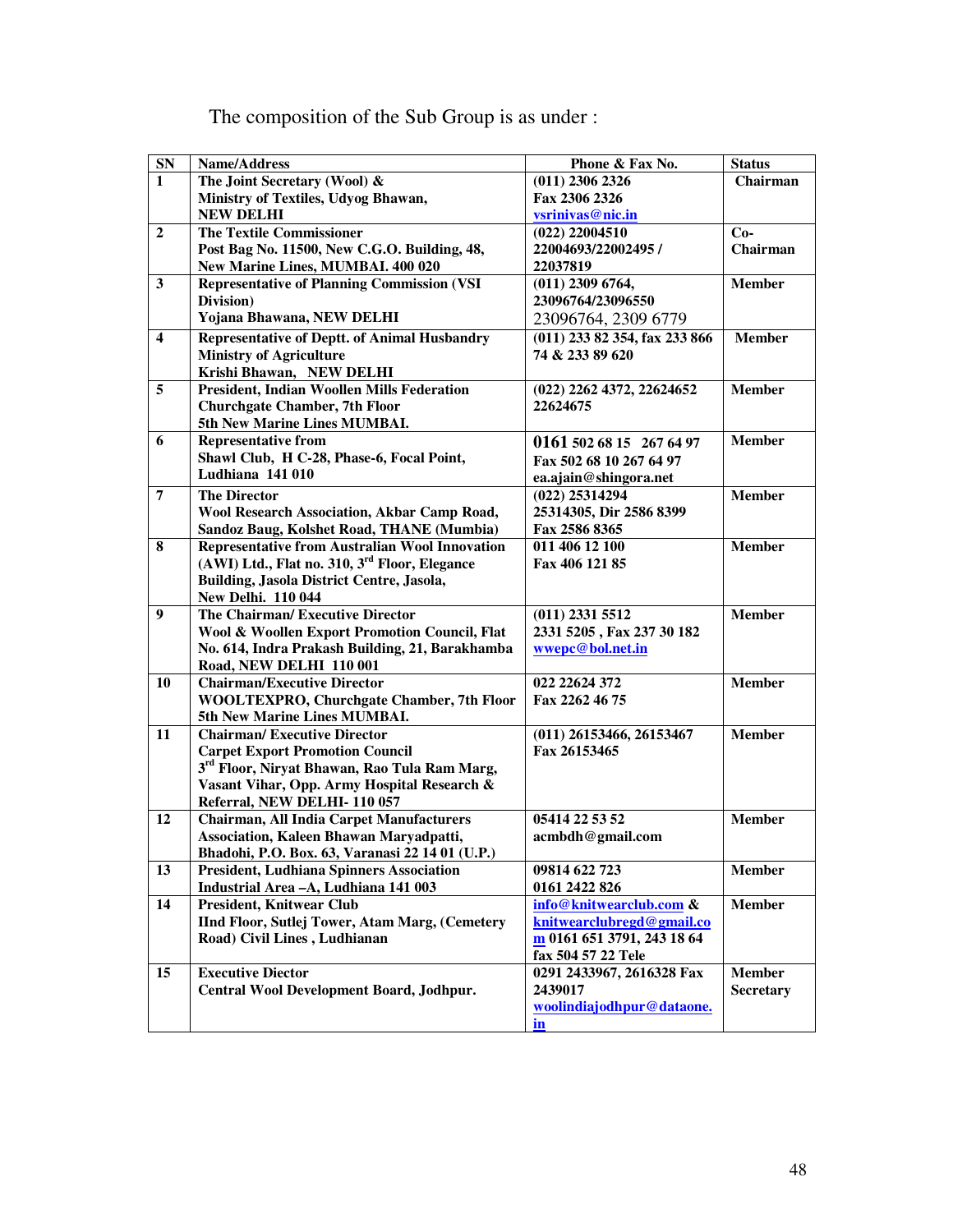First meeting of this Sub-Group for development of Woollen and Woollen Textiles is being held now to deliberate upon the Terms of Reference and to categorize the subject matter covered under above mentioned Terms of Reference. We may further constitute some Sub-Group Committees to facilitate thorough and in-depth discussion on the subject concerning this Sub-Group as per Terms of Reference. The each Sub-Group Committee will have one Convener to coordinate the meetings of Committee and prepare report on the subject matters assigned to it. These Committees will collect representation/views from various organizations representing different interest in the Woollen and Woollen Textiles to include their suggestions in their respective Reports. The Sub Group Committee may also invite/incorporate some subject experts/R&D Institution from unrepresented areas like State Animal Husbandry Departments/Wool Processing Units/Industrialists etc. to have their opinion on the Terms of Reference of Sub Group.

 Accordingly it is proposed to constitute three Sub Group Committees headed by a Convener as under :-

## 1. Sub Group Committee on Integrated Wool Improvement & Development Programmes and related HRD & Publicity programmes.

- A. Director, CSWRI as Convener
- B. Representative from Dept. of Animal Husbandry, Ministry of Agriculture, New Delhi.- Member
- C. Director, Animal Husbandry, Rajasthan- Member
- D. Director, Animal Husbandry, HP- Member
- E. Director, Animal Husbandry, AP- Member
- F. District Sheep Husbandry Officer, LAHDC, Leh(J&K)- Member